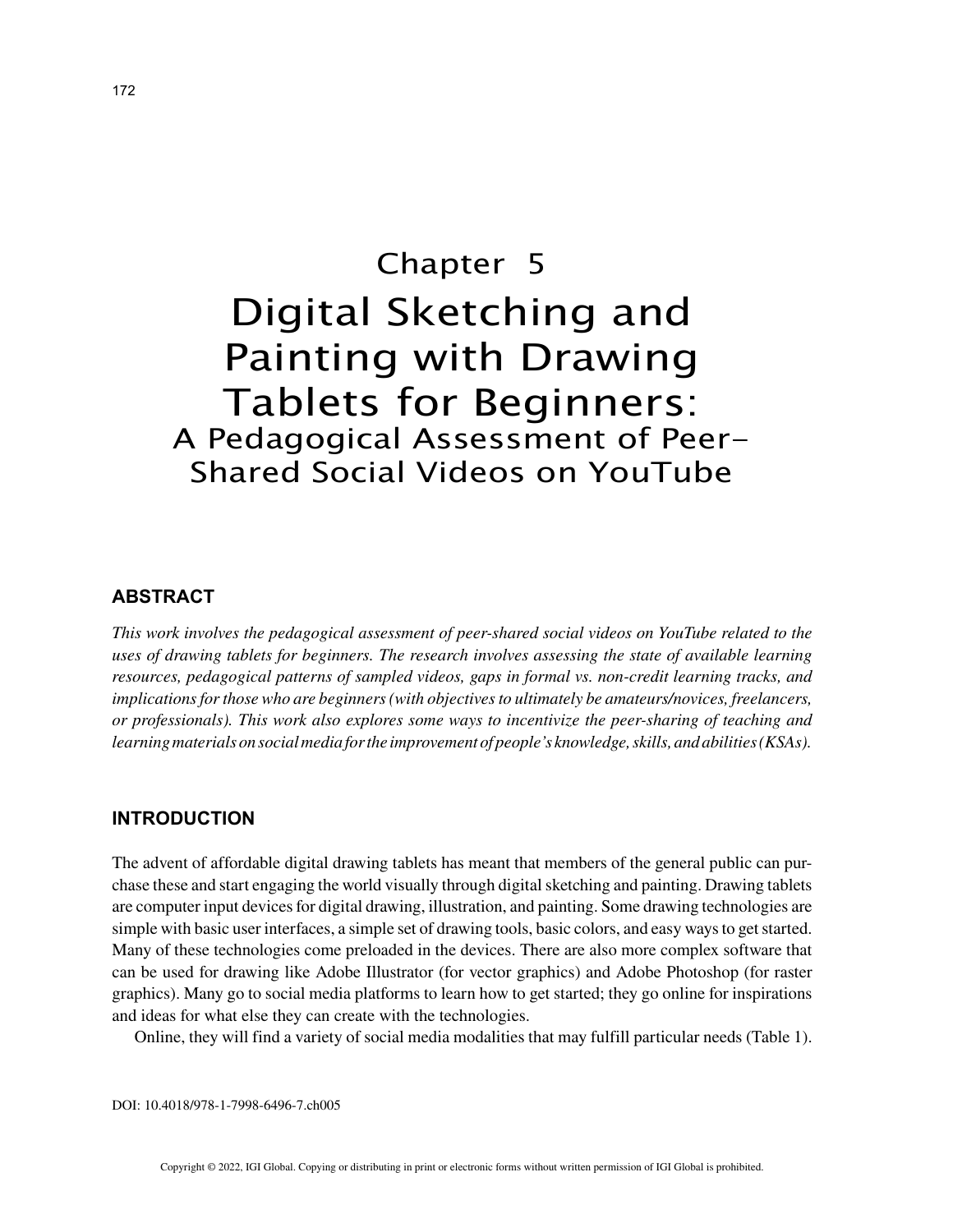#### *Digital Sketching and Painting with Drawing Tablets for Beginners*

| <b>Social Media Platform Types</b> | <b>Common Usages for Getting Started with Drawing Tablets</b>                                                                                                                                                                                                                                                                                                                                                                                                                |
|------------------------------------|------------------------------------------------------------------------------------------------------------------------------------------------------------------------------------------------------------------------------------------------------------------------------------------------------------------------------------------------------------------------------------------------------------------------------------------------------------------------------|
| Social image sharing sites         | • Inspirations and motivations<br>• Artists to follow<br>• Example of art portfolios<br>• Online art shows<br>• Sharing of own work (singly and in sequences and portfolio collections)<br>• Promoting brands and brand loyalty; selling                                                                                                                                                                                                                                     |
| Social video sharing sites         | • Technology hardware setup<br>• Technology software setup<br>· How artists "kit up" for particular endeavors (the supplies that they use and<br>prefer vs. those that they do not)<br>• New techniques (processes)<br>• Art challenges: Inktober, Left Hand, Draw this in Your Style, and others<br>• Tips and tricks<br>• Artists to follow<br>• Technologists to follow<br>• Technology updates<br>• Sharing of own work<br>• Promoting brands and brand loyalty; selling |
| Social networking sites            | • Professional connection building<br>• Coordination for projects<br>• Driving human traffic (publicity); cultivating followers<br>• Social engagement (in a community of artists)<br>• Promoting brands and brand loyalty; selling                                                                                                                                                                                                                                          |
| Microblogging sites                | • Driving human traffic (publicity) to particular events, challenges, shows, artist<br>works, publications, and so on<br>• Cultivating followers<br>• Promoting brands and brand loyalty; selling                                                                                                                                                                                                                                                                            |
| Web logging (blogging) sites       | • Creation and promotion of individual and group social profiles (egos and<br>entities)<br>• Driving human traffic (publicity) to particular events, challenges, shows, artist<br>works, publications, and so on; cultivating followers<br>• Promoting brands and brand loyalty; selling                                                                                                                                                                                     |
| Vlogging sites                     | • Artists to follow<br>• Sharing of own work (often with narrations and some think-aloud processes)<br>• Promoting brands and brand loyalty; selling                                                                                                                                                                                                                                                                                                                         |
| Websites                           | • Registration of devices (hardware) and programs (software)<br>• Acquisition of scripts<br>• Acquisition of free stock imagery<br>• Online art shows<br>• Sharing of own work (often with textual and audio narrations)<br>• Promoting brands and brand loyalty; selling                                                                                                                                                                                                    |

*Table 1. Various Social Media Platform Types and Peer-Shared Contents for Getting Started with Drawing Tablets*

This work involves the pedagogical assessment of peer-shared social videos on YouTube related to the uses of drawing tablets for beginners. This approach provides a more targeted exploration.

The research questions are the following:

1. What is the state of available peer-to-peer video resources for learning to use a digital tablet for digital sketching and digital painting?